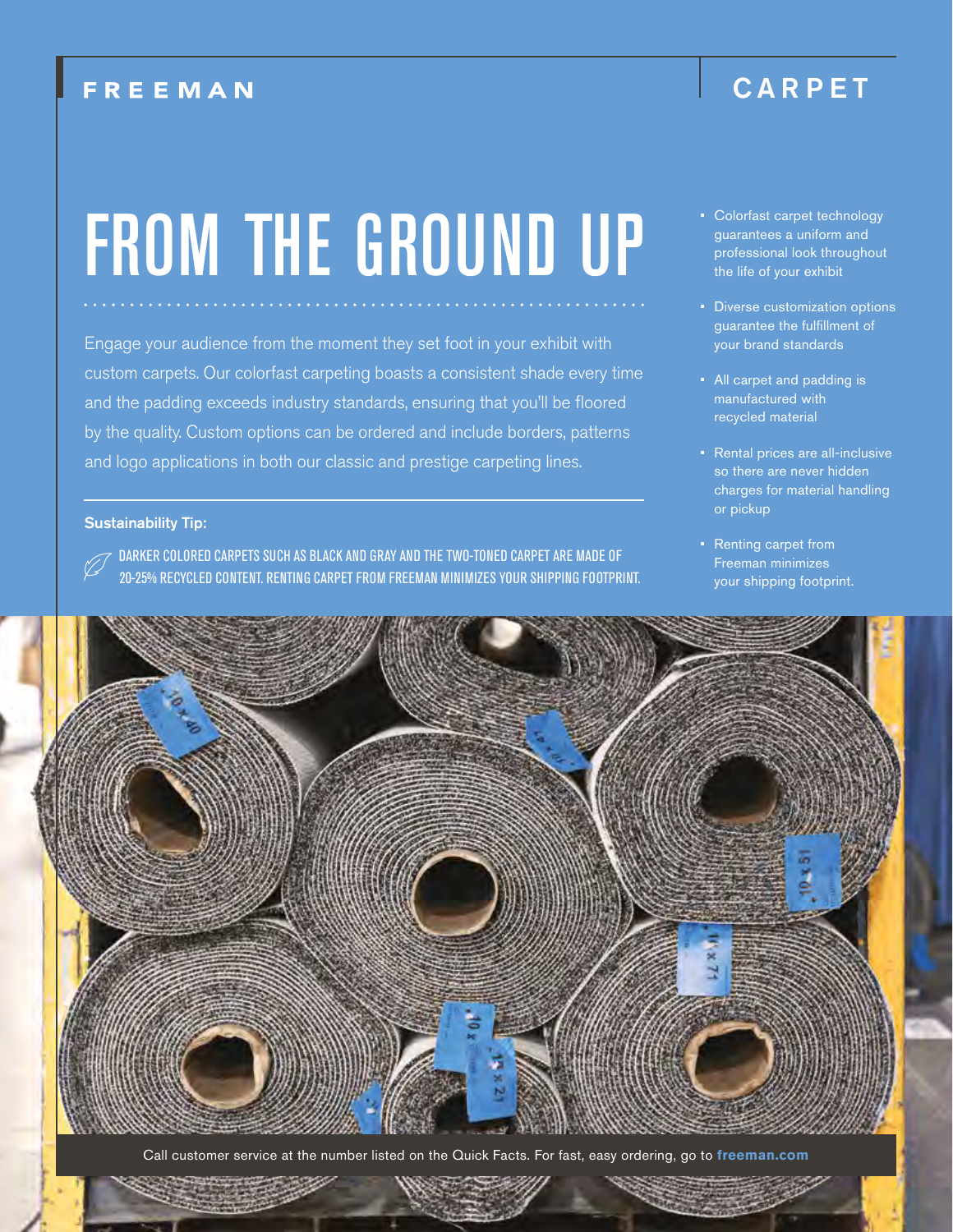### FREEMAN

## CARPET

# PRESTIGE CARPET

Freeman's prestige carpet combines plush comfort with durable soil and stain resistance, perfect for high-traffic areas. Five popular colors are available in a luxurious 40-ounce weight and all nine designer colors are available in a 28-ounce weight.

Freeman's prestige carpet packages include new 10-foot-wide carpet, delivery, Visqueen covering, installation, carpet tape, carpet removal and all carpet material handling fees. Prestige carpet is one time use. The carpet for your booth will be brand new and recycled at the end of the show. Price includes environmentally friendly disposal of carpet after usage. Foam carpet padding is available for a minimal fee. If you have a large order, please contact us to see if volume discounts may apply.

### Custom Options

Prestige carpets can also be customized to fit your exhibit needs with unique logos, patterns and borders. Call the phone number on the Quick Facts for assistance.

| black* | cardinal | charcoal* | cream  | gray pearl* |
|--------|----------|-----------|--------|-------------|
|        |          |           |        |             |
| navy*  | toast    | wedgewood | white* |             |

*\*Colors available in both 28 oz. and 40 oz.*

Sustainability Tip: Prestige carpet is one time use. The carpet for your booth will be brand new and recycled at the end of the show.

# CLASSIC CARPET

### Custom Cut

Freeman classic carpet is available in a range of colors and includes delivery, Visqueen covering, installation, carpet tape, carpet removal and all carpet material handling fees. Foam carpet padding is available for a minimal fee. If you have a large order, please contact us to see if volume discounts may apply.

### Standard Cut

Our classic carpet comes in a variety of sizes. Prices include delivery, installation, carpet tape, carpet removal and all carpet material handling fees. Foam carpet padding and Visqueen covering are available for a minimal fee.



*Actual colors may vary slightly*

Sustainability Tip: Freeman Classic carpet is reused a minimum of four times before retired from inventory and recycled. Darker colored carpets such as black and gray, as well as the two-toned carpet are made of 20-25% recycled content.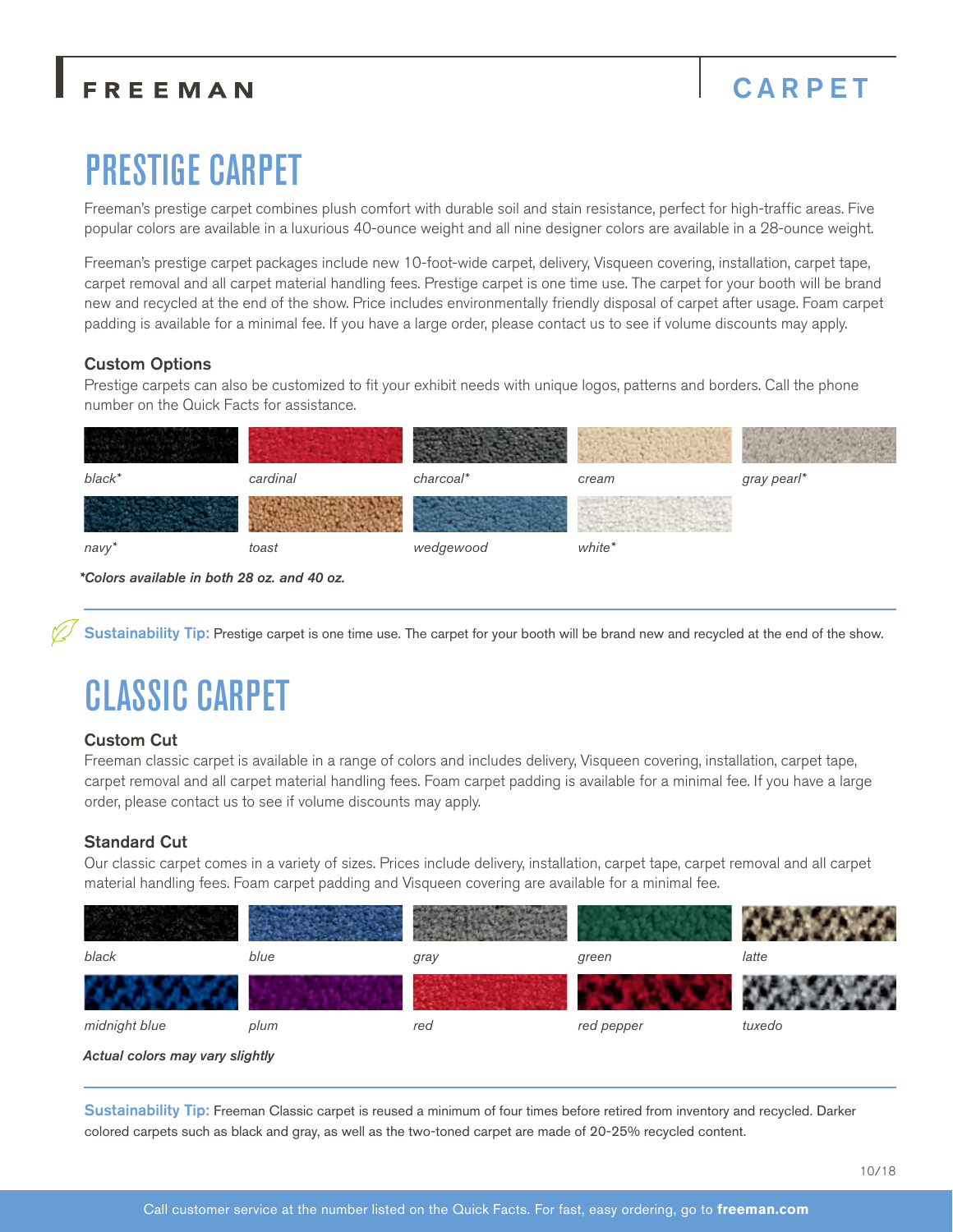# **FREEMAN** ONLINE PRICE<br>
SPREEMAN DISCOUNT PRICE<br>
DEADLINE DATE

| (888) 508-5054 | Fax: (469) 621-5605          |
|----------------|------------------------------|
|                | ExhibitorSupport@freeman.com |

### OCTOBER 12, 2021 ONLINE PRICE DISCOUNT PRICE

|                      | NAME OF SHOW: NFMT REMIX / NOVEMBER 10-11, 2021                                                                    |                                           |                        |                          |                               |                                                                        |
|----------------------|--------------------------------------------------------------------------------------------------------------------|-------------------------------------------|------------------------|--------------------------|-------------------------------|------------------------------------------------------------------------|
| <b>COMPANY NAME:</b> |                                                                                                                    | BOOTH #:                                  |                        |                          |                               |                                                                        |
| <b>CONTACT NAME:</b> |                                                                                                                    | PHONE #:                                  |                        |                          |                               |                                                                        |
| E-MAIL ADDRESS :     |                                                                                                                    |                                           |                        |                          |                               |                                                                        |
|                      | Take advantage of the Online price by ordering at www.freeman.com/store by the deadline date.                      |                                           |                        |                          |                               |                                                                        |
|                      |                                                                                                                    | <b>STANDARD SIZE CARPET &amp; PADDING</b> |                        |                          |                               |                                                                        |
|                      | . Orders received after the deadline date or without payment will be charged the Standard Price and are subject to |                                           |                        |                          |                               |                                                                        |
| availability.        | . Prestige and Custom Cut Classic Carpet are subject to a 100% Cancellation Charge.                                |                                           |                        |                          |                               |                                                                        |
|                      | . All utility lines must be installed before carpet installation. Utilities should be ordered in advance.          |                                           |                        |                          |                               |                                                                        |
|                      | . All carpet, padding and plastic covering contain recycled content and are recyclable.                            |                                           |                        |                          |                               |                                                                        |
|                      | 10' CLASSIC CARPET, PADDING & PLASTIC COVERING                                                                     |                                           |                        |                          |                               |                                                                        |
|                      | <b>CHOOSE YOUR CARPET COLOR:</b>                                                                                   |                                           |                        |                          |                               |                                                                        |
|                      | □ Black □ Blue □ Gray □ Midnight Blue □ Red                                                                        |                                           | II Tuxedo              | <b>Discount</b>          | <b>Standard</b>               |                                                                        |
| Qty                  | <b>Description</b>                                                                                                 |                                           | Online<br><b>Price</b> | Price                    | Price                         | Total                                                                  |
|                      |                                                                                                                    |                                           |                        |                          | \$209.35 \$230.30 \$293.10    |                                                                        |
|                      |                                                                                                                    |                                           | $$418.70$ \$           | 460.55 \$                |                               | 586.20                                                                 |
|                      |                                                                                                                    | \$                                        | 628.05 \$              | 690.85 \$                |                               |                                                                        |
|                      |                                                                                                                    |                                           |                        |                          |                               |                                                                        |
|                      |                                                                                                                    |                                           |                        |                          | $$125.05$ \$ 137.55 \$ 175.05 |                                                                        |
|                      |                                                                                                                    |                                           |                        | $275.10$ \$              |                               | 350.15                                                                 |
|                      |                                                                                                                    |                                           | $$375.15$ \$412.65 \$  |                          |                               | $525.20$                                                               |
|                      |                                                                                                                    |                                           |                        |                          |                               |                                                                        |
|                      |                                                                                                                    |                                           | $500.20$ \$            |                          |                               |                                                                        |
|                      |                                                                                                                    |                                           |                        |                          |                               |                                                                        |
|                      |                                                                                                                    |                                           | $.65$ \$               | .70 \$                   |                               | $.90$ $\qquad \qquad \qquad \qquad \qquad \qquad \qquad \qquad \qquad$ |
|                      | <b>CUSTOM CUT CLASSIC CARPET</b>                                                                                   |                                           |                        |                          |                               |                                                                        |
|                      | • Order Custom Cut Classic Carpeting by the sqft if your size is not listed above.                                 |                                           |                        |                          |                               |                                                                        |
| Sample:              | Booth Size: $10 \times 25 =$                                                                                       | 250<br>sqft                               | \$                     | 3.40                     |                               |                                                                        |
|                      | <b>CHOOSE YOUR CARPET COLOR - 16 oz. Carpet:</b>                                                                   |                                           |                        |                          |                               |                                                                        |
|                      | □ Black □ Blue □ Gray □ Midnight Blue □ Red □ Tuxedo                                                               |                                           | $\Box$ Latte           | $\Box$ Green             | $\Box$ Red Pepper             |                                                                        |
|                      | 16 oz. Carpet Rental - Price per sqft (100 sqft minimum)                                                           |                                           | Online<br><b>Price</b> | <b>Discount</b><br>Price | <b>Standard</b><br>Price      | <b>Total</b>                                                           |
| Per sqft             | Booth Size: X =                                                                                                    | sqft                                      | 3.40                   | S                        | $3.75$ \$<br>4.75             |                                                                        |
|                      |                                                                                                                    |                                           |                        |                          |                               |                                                                        |
|                      |                                                                                                                    | <b>TOTAL COST</b>                         |                        |                          |                               |                                                                        |
|                      | +                                                                                                                  |                                           | $\qquad \qquad =$      |                          |                               |                                                                        |
|                      | Sub-Total                                                                                                          | 6.5% Tax                                  |                        | <b>Total Cost</b>        |                               |                                                                        |

 $\mathcal{Q}$